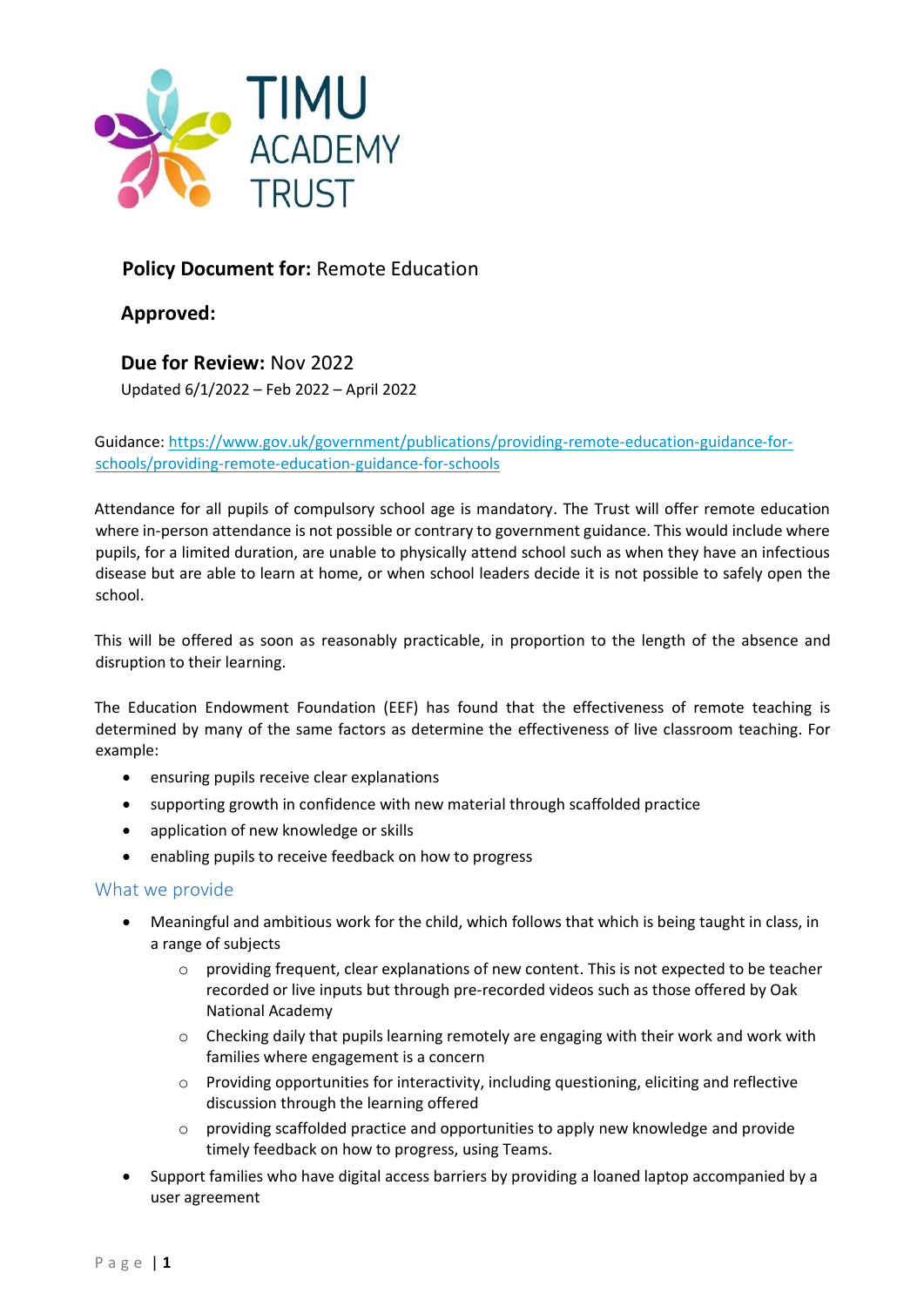- Be equivalent in length to the core teaching in school approx. 3 hours in KS1 (2 hours for year 1 and R children) and 4 hours in KS2
- Use Teams as our digital platform, along with apps used in school which are linked in teams to minimise children accessing these through a search engine

# **Roles and responsibilities**

#### Strategic Team

- Coordinate the remote education approach across the Trust
- To stay up to date with changes to Government policy and share this accordingly
- Monitoring the effectiveness of remote learning through discussions with teaching staff and by obtaining feedback from parents/carers and pupils
- Continue to lead safeguarding, both online and offline
- Publish information for parents about their remote education provision on the Trust website through this policy and the Parent Guides
- Work with class teachers, SENCo and FLO to identify families who may benefit from a loaned laptop to support them whilst they are isolating at home

#### Office Team

• Once they are made aware by the parent/carers that a child is not attending due to infectious illness, they will ask if the parent feels the child is well enough to receive remote education, or advise them to contact the class email if the child becomes well but is unable to return to school immediately.

### **Teachers**

- Teachers will continue to hold safeguarding as a clear focus and follow our Child Protection and Safeguarding policy. All concerns **must** be recorded on CPOMS.
- Once teachers are made aware through communication by the Office, or an email from the parent/carer, they will offer remote education as soon as is reasonably practicable
- Send an email to the parents/carers of the isolating child if they are aware that the child is unable to access the home learning due to technology issues to offer them a Trust laptop on loan during they are home
- Match the remote education to that which the rest of the children are receiving in school, but within the time limits of 1-2 hours for EYFS/Year 1, 3 hours for Year 2 and 4 hours for years 3-6
- Only use PDFs should for supporting resources since these cannot easily be edited by children at home, and most parents cannot at home. Where these are used, teachers must be very clear that they are for supporting learning and are not expected to be printed. Learning can be undertaken on paper and uploaded
- Send remote education via Teams (or Tapestry for Year R children) and check assignments daily and any activities set and provide appropriate feedback where this is needed to move the learning forward
- Embed any apps used (such as Purple Mash or TT Rockstars) into the class team as tabs to simplify access for the children and support safeguarding
- Teachers will ensure that all video content chosen to support the learning has been viewed before sharing with the children to check content is appropriate
- Notify the FLO to offer support to a family where their child may be struggling to engage
- Adjustments may need to be made for children with SEND teachers are best placed to collaborate with families to ensure that children can successfully work from home. Teachers can contact parents to suggest additional resources which can be sent home where needed.